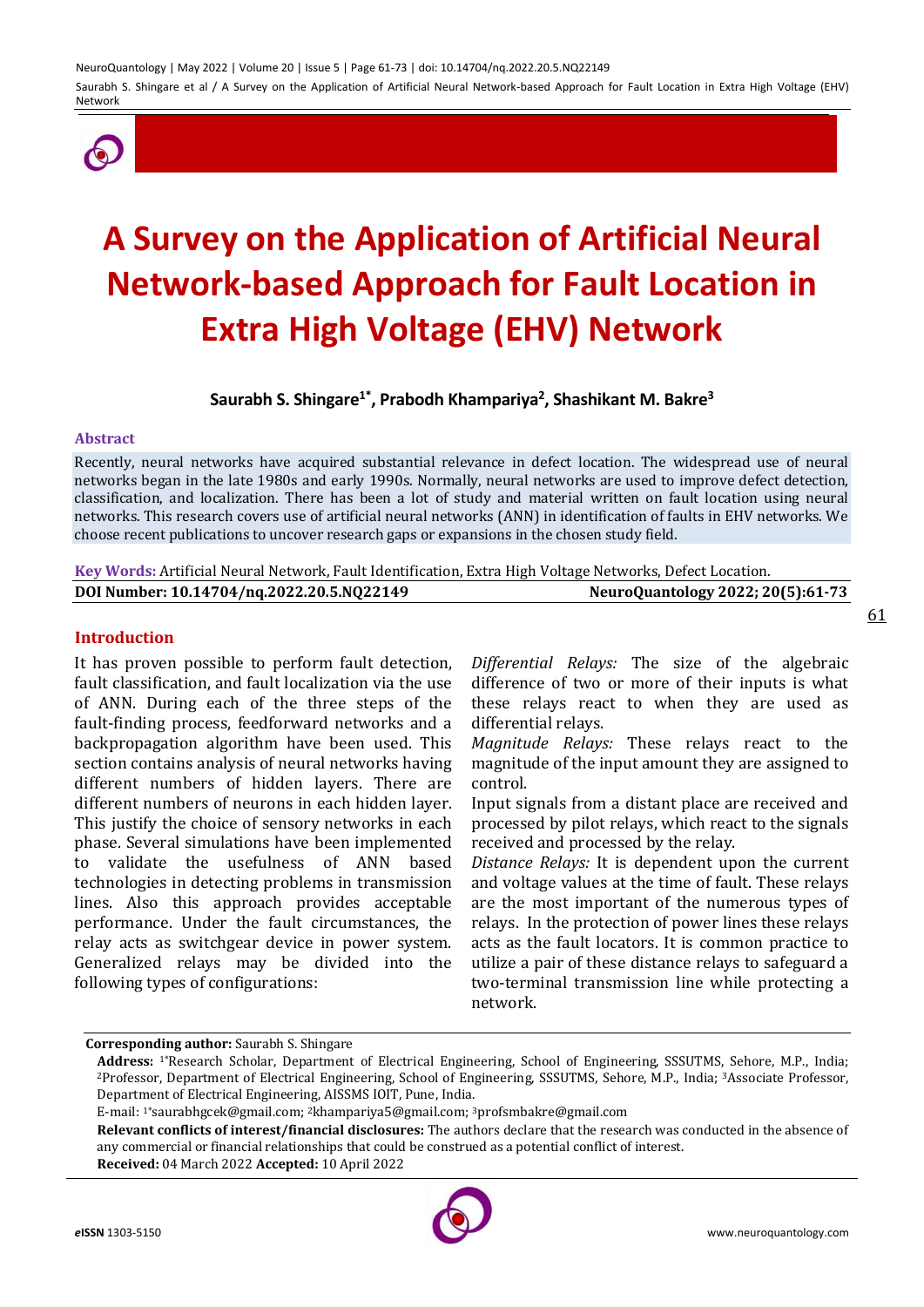## **Literature Survey**

Recently many researchers use neural networks to find defect, yet they have already garnered substantial traction. The widespread use of neural networks began in the late 1980s and continued into the early 1990s. When it comes to defect detection, classification, and localization, neural networks are often utilized to improve their efficiency. Lots of research and a large amount of literature have been produced on the topic of fault location using neural networks, which is a growing field of study. To identify research gaps or research extensions relating to the specified topic of study, we have picked some recent publications for inclusion in the present paper, which includes some recent studies. The following publications were chosen for inclusion in the study:

Adhikari, S., et al. (2016) [1] presented a fuzzy logic-based online detection of fault and fault classification of transmission lines with help of Compact Reconfigurable I/O (CRIO) devices. For this they used programmable automation and control technology is used. When the LabVIEW software and the CRIO are used together, the real-time data capture of transmission lines may be accomplished. When a problem develops in the system, current waveforms are distorted as a result of transients, and the pattern of the distorted waveforms varies depending on the kind of fault that has occurred. Through the CRIO-9067, LabVIEW generates three phase ac current data with positive and zero sequences. Then this data was processed and sent to the appropriate device. The results validate the suggested approach by performing proper tripping action as well as classification of the kind of fault at high speeds, and as a consequence, it may be used in a real setting.

Anh, T.T. (2018) [2] presented a new method using the classical artificial neural networks MLP (Multi-Layer Perceptron) in parallel with distance relays to correct the fault location estimation of the relay. The Alternative-Transients Program / Electro-Magnetic Transients Program (ATP/EMTP) is used to create the training sample signals of the transient states. The numerical results will demonstrate that the method has assisted in lowering the fault location error from 0.92 percent to 0.42 percent.

Aung, K., et al. (2017) [3] presented ANN based fault classifier and employed a methodology to find location of fault in double-circuited transmission lines in Myanmar. The suggested approach detects and classifies defects using voltage and current information from each sector. An ANN can characterize nonlinear relationships between observed data by detecting their patterns. The adaptive protection method using ANN is evaluated for fault resistance and fault initiation angle. Once trained, the neural network provides reliable answers for a variety of system characteristics and scenarios. The obtained test results proposed a new protection approach for teed transmission circuit fault finding and sorting. It can increase the performance of standard fault section methods.

Bhupatiraju, R.K.V., et al. (2018) [4] presented a fast and accurate fault classifier for three-terminal transmission circuits. Traditional phasor-based approaches cannot fulfill the high-speed needs of current power networks. Transient-based systems employ powerful signal processing techniques to quickly identify faults. The suggested approach uses transients generated in fault for promptly and accurately identification of the fault. Many transient founded methods fail due to the fault-induced transient patterns with relay-measured signals. An efficient classification system is built founded on the usual designs exposed by the examination of transients generated by fault. At the relay side post-fault voltage signals are recorded. The wavelet transform will be used to extract features from this recorded quarter cycle signals. The approach contains a probabilistic neural network hybrid procedure to deal with transient fluctuations in inception angle and resistance of fault. It is meant to solve the double-line-to-ground fault categorization issue. The suggested method's effectiveness is shown by thorough simulation experiments and comparisons.

Chang, H.H., et al. (2020) [5] proposed a novel fault-localization method that is based on the nonintrusive fault-monitoring (NIFM) methods in EHV transmission. They use the Hyperbolic S-transform (HST) to extract fault signals before identifying them. This research uses power-spectrum-based HST to quantitatively modify HST coefficients reflecting fault transient signals and minimize input size for recognition algorithms (HSTCs). After feature selection, SVMs detect the fault-location indication (SVMs). The electromagnetic transient software is used to simulate different failures in power system. The results show that the suggested approaches successfully locate faults in transmission networks. Dwivedi, A., et al. (2019) [6] implemented algorithm based on a real-time supervisory

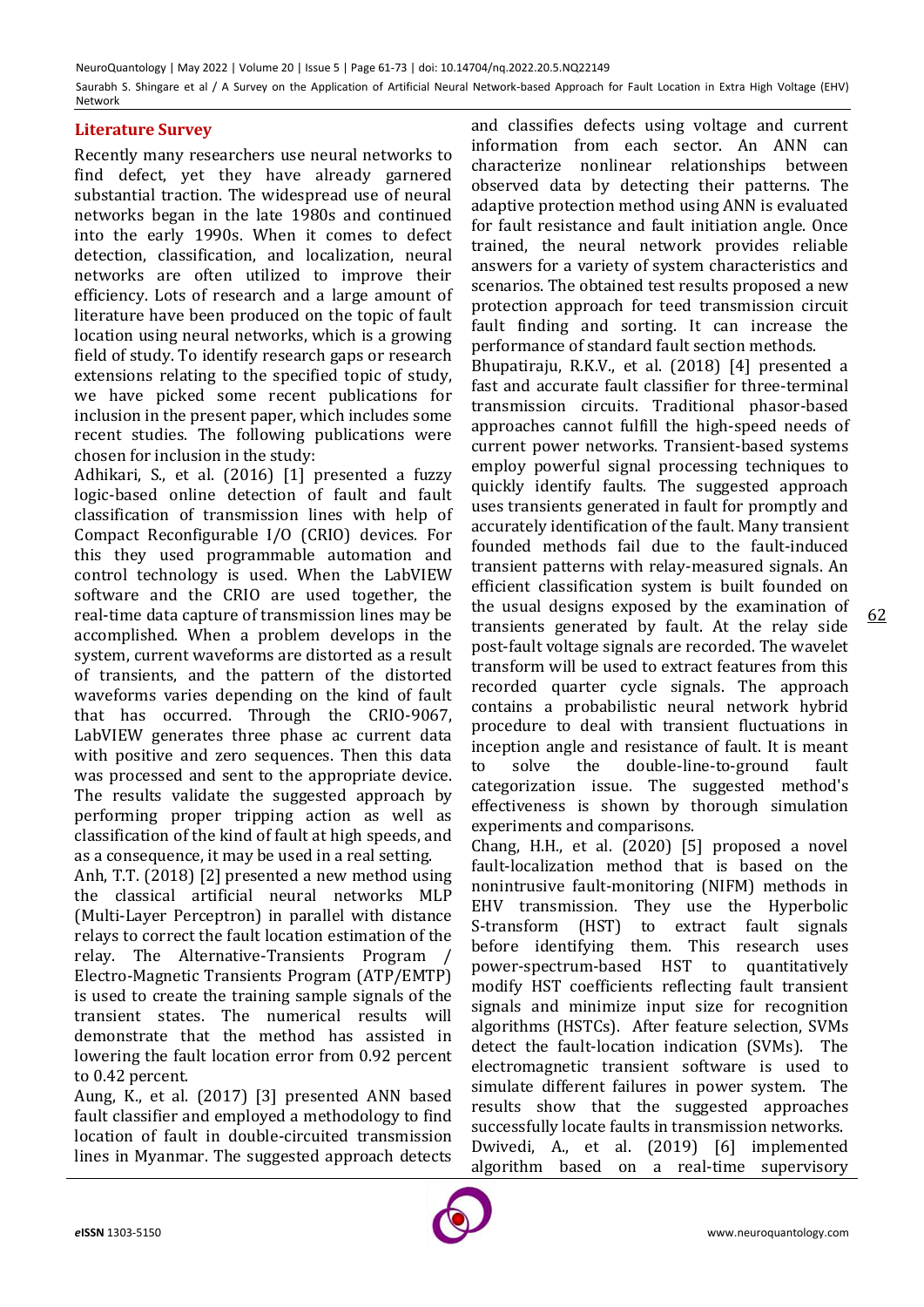protection. This is used to prevent the incorrect operation in the distance relay's third-zone element throughout the load encroachment. The planned supervisory method manages the zone-3 of distant relays by evaluating synchro-phasor data from PMUs spread throughout the power system network. Since PMUs convey information to the central control center more slowly than Zone-3 elements, the algorithm is suited for transmission line protection. In the System Protection and Control Centre, the suggested solution is validated by extensive real-time tests on laboratory model of EHV transmission line. For this they implement the LabVIEW based protection algorithm. To implement PMUs, LabVIEW field-programmable gate array software and NI Compact Reconfigurable Input-Output embedded controllers are used. The experimental findings support the suggested algorithm's practicality for real-time implementation.

Ferreira, V.H., et. al. (2020) [7] proposed the application of autonomous neural networks for charting the correlation among fault statistics on transmission lines and one terminal electrical signals. The suggested neural models change automatically to give information about detection, types and placement. This can give inference hesitation. If a problem is probable, the detection model yields a false positive probability. It offers probabilities for each class and an error margin around the projected short-circuit spot. Essai proposes a fast voltage and current. The experiments simulate real-world transmission line failures in Brazil's electrical grid. The approach works well with multi-terminal and series-compensated lines.

Gayathri, K., & Kumarappan, N. (2015) [8] developed a new algorithm as a highly flexible solution for problems by integration between two circuits under error conditions related with double-circuit transmission lines. The method was founded on six-line circuit currents and three-line voltages. It uses SVM with the recorded frequency characteristics of a +ve sequence voltage and current data. Pre-error conditions and error resistance are tested. The exactness of the method is checked using an error correction tool. In the first step, the accuracy of the method was assessed using SVM reconstruction. In the next step, single line common end current and voltage data is used. Their research introduces a new hybrid EHV error detection method that combines a SCALCG-based neural network algorithm and RBF-based SVM with

recreated inputs. The proposed method minimizes error in the short term using both SVM-based RBF inputs and SCALCG-based sensor networks.

George, N., et al. (2019) [9] proposed a novel machine learning-based reach element for zone-1 transmission line distance protection. The challenge is tackled using artificial neural networks as binary classification. The superimposed three-phase currents and voltages are derived using a power cycle window moving average. The first peak rise time and its slope following fault are utilized for model training to predict the fault reach. In addition to fault kinds, pre-fault load flows, and source impedance-to-line impedance ratios, the suggested solution is evaluated for different fault scenarios. Zone-1 detection is accurate to 98.4% within 10 ms of a fault.

Ghorbani, A., et al. (2020) [10] introduced a communication-assisted system to improve calculations of detection and location of fault for a transmission line compensated with TCSC. Only the remote end's current data synchronously transmitted to the local end. The suggested technique requires less data transmission bandwidth than existing pilot impedance-based protection methods. In the proposed approach, the pre-fault situation and fault resistance are irrelevant. This technique does not use TCSC parameters in the resulting formula of location of fault. Hence TCSC parameter fluctuations have no influence on outcomes of the proposed method. Power swing circumstances and measurement errors are used to evaluation of the accuracy of suggested method. The simulation show the suggested scheme's great accuracy and speed in all fault conditions.

Hessine, M.B., et al. (2015) [11] provides an accurate high speed protection algorithm based on ANN for estimating location of fault on EHV transmission lines. This technique was developed using disrupted transmission line models. The suggested protection employs just  $3-\phi$  current signals at one end of the wire. The suggested approach includes fault detection, classification and fault localization. The samples of  $3-\phi$ , zero-sequence current components of pre and post fault condition are used for the process of detection and classification of fault. Four ANN networks are used to locate faults.  $3-\phi$  current pre and post-fault magnitudes are employed. They are tested for several malfunctions such as various fault sites,

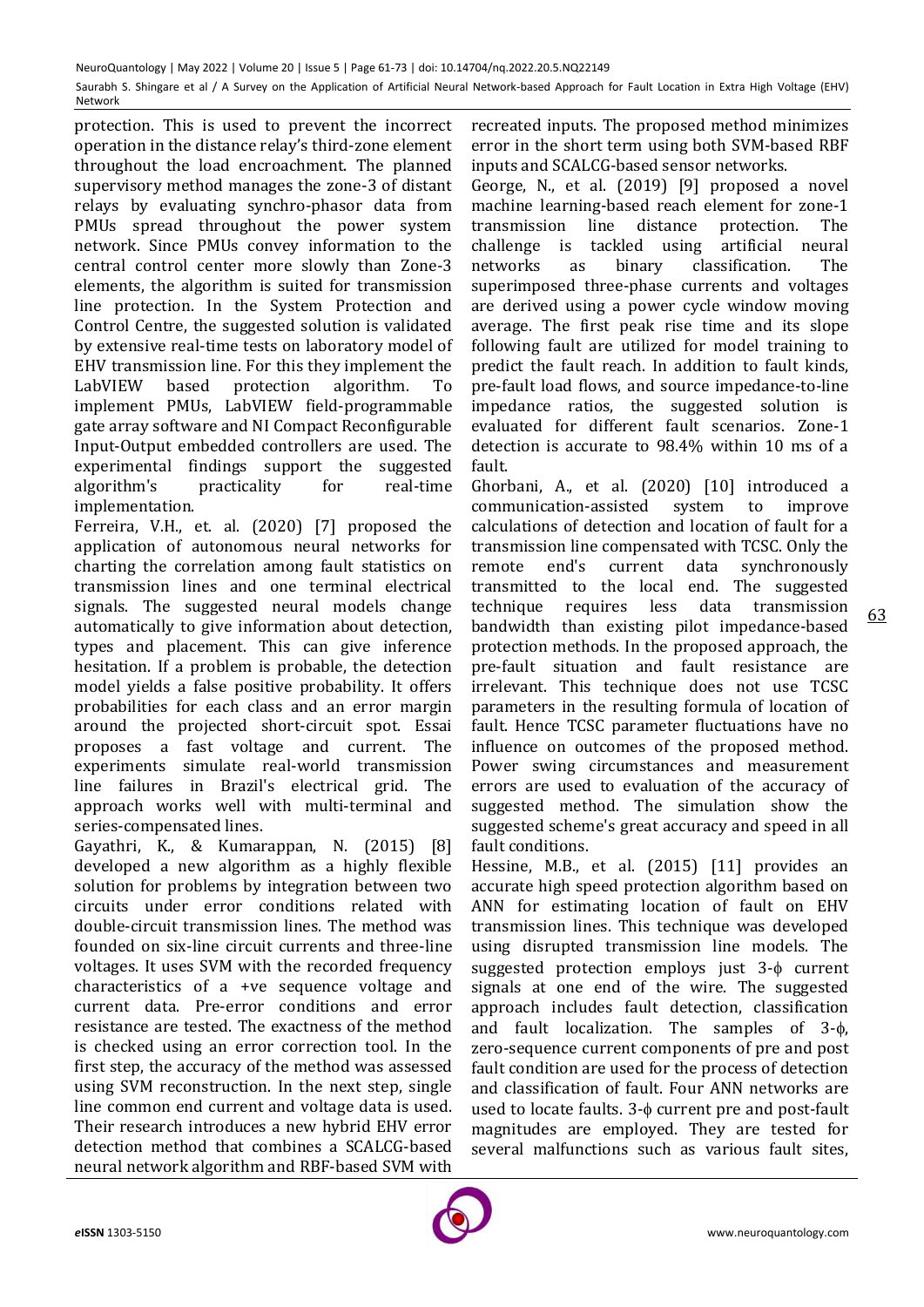resistors and installation angles using MATLAB software to validate their performance. The ANN-based classification and location of fault are very accurate for all tests. The simulation outcomes suggest that the given ANN-based technique may be employed for transmission line fault prevention.

Hessine, M.B., et al. (2015) [12] presented a novel algorithm for fault location in EHV transmission lines. Voltage and current at both ends of the post-fault is necessary to calculate the synchronization angle. In the first part, the synchronization angle is valued mathematically. Then the balanced and unbalanced fault locations are established. The suggested approach is unaffected by pre-fault measurements or fault states. The suggested algorithm's performance is evaluated using digital simulation in MATLAB. The suggested algorithm's simulation results show remarkable accuracy.

Jana, S., & De, A. (2017) [13] presented waveform provides an analysis-based approach for detecting and classifying short-circuit faults. The new zone identification system will be used to divide the large power network into an ideal zones with various buses and lines. This reduced the computational stress of dealing with large amounts of waveform data. The first module of ANN-based taxonomy was designed to achieve an "exploratory world search" for a faulty area, which was further enhanced by the second module of taxonomy to determine the exact "local search" in the zone. Wrong conditions and the like. Disturbance recorders installed at selected bus stops called "monitoring points" collect basic wave data. The extended Kalman filter feature implements abstraction, which is often the basic idea of any waveform analysis based error finding system. The indicated technology has been effectively verified with positive results on the IEEE 57 bus network.

Jiang, J.A. et al. (2018) [14] used long-term wind speed history data to determine types of areas may be at risk for incorrectly measuring temperature of line in the DTR model. The researchers then developed a model which allowed them to predict line temperature with high accuracy. In the case study, it is shown that the projected model can efficiently measure the wind speed in a particular region of the EHV network. The line temperature predicted by this technique may be used as a dependable orientation for the energy transfer approach, which is consistent with the findings.

Kalam, M.A., & Jamil, M. (2018) [15] proposed a new way to protect the EHV-AC transmission

system by innovative use of DWT and abstract thinking via the discrete Fourier transform (DFT) in the frequency-phasor. As a result of the maintenance of this method in both the basic components and the current defective signals high frequency, it is possible to obtain greater reliability and selective protection. Using an EHV-AC transmission system mathematical model, the findings were tested against the original data. It has been found that the planned procedure is more precise, humbler computerized, quicker, and legal in more general cases of error than in the literature. Kapoor, G. (2018) [16] used fault current data from both transmission line terminals, a discrete wavelet transform founded fault finder for a 3 two-terminal transmission line was given. A discrete wavelet transform toolbox in MATLAB is used to measure 3-phase current and the magnitudes of the approximation and detail coefficients of the 3-phase current are used to determine where the fault is. The suggested approach has been verified for different sorts of faults with a variety of modifications in where the fault is located. It has been shown via testing that the suggested approach is not influenced by variations in fault type and position. This is a significant accomplishment.

Mahari, A., & Seyedi, H. (2015) [17] proposed a new algorithm for detection and discrimination of high impedance fault (HIF) with the help of Wavelet Packet Transform (WPT) for protection in HV transmission lines. The proposed approach takes advantage of the HIF induced alteration of current and voltage waveforms to identify HIF and discriminate between fault locations. An iterative recursive approach is used to build the algorithm, which sums up the absolute values of high-frequency signal coefficients that have been produced throughout a single cycle of computation. Discussions are also held on the potential use of the suggested algorithm to pilot protection programs. Simulation simulations using the Electro-Magnetic Transients Program (EMTP) are used to test the suggested approach. Several simulations, each of which is carried out using an appropriate HIF model, provide data that are used to evaluate the accuracy with which the proposed approach detects real-time overhead transmission lines fault. The outcomes validate the helpfulness of the suggested protection technique from the views of reliability and safety, among other things.

Maheshwari, A., et al. (2019) [18] developed algorithm based on backpropagation neural

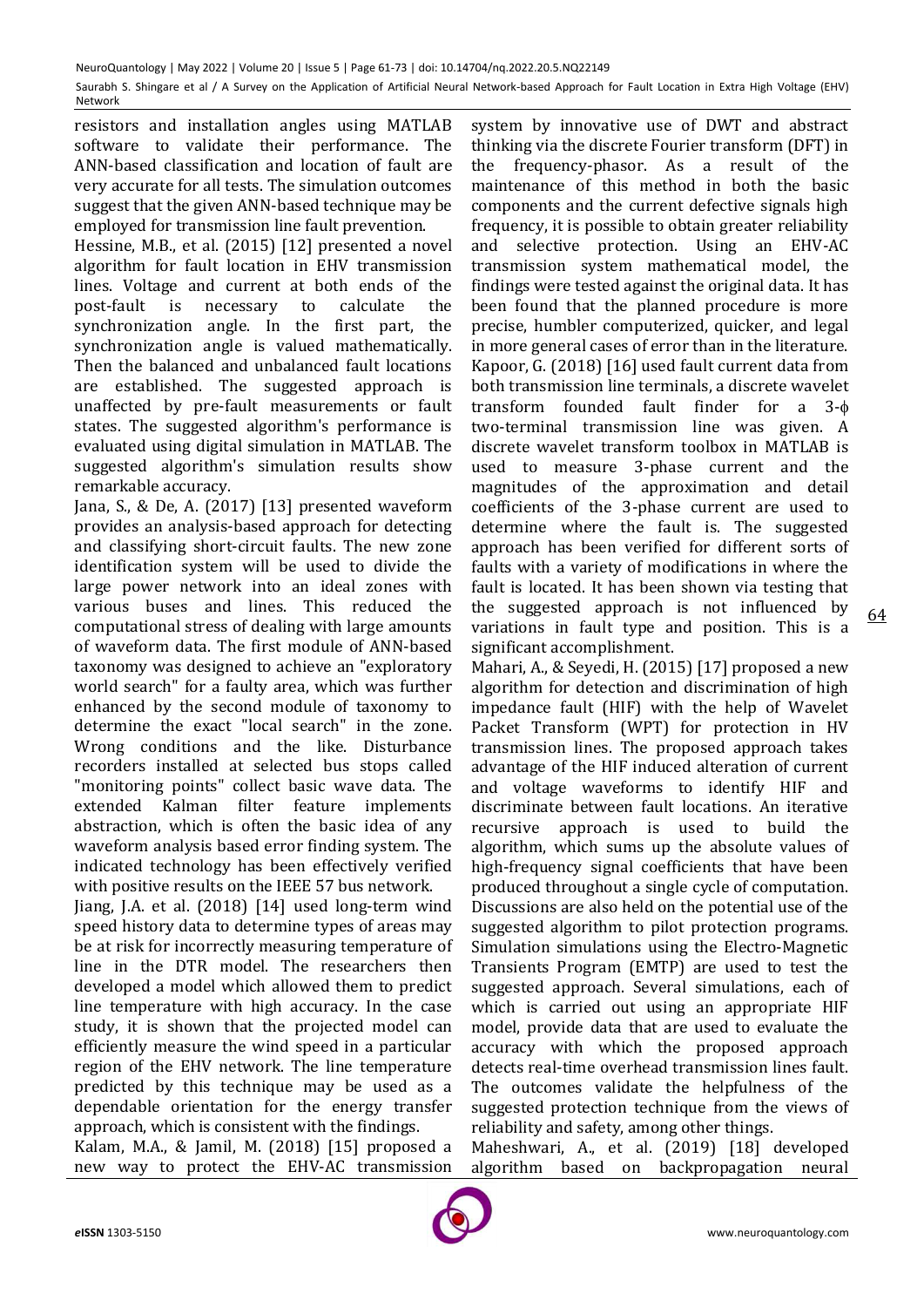network to detect and locate fault in fast protection systems and overhead transmission lines. For this they used terminal data. In order to train the neural FL, multiple data sets from a specified power system model are used. Simulations of different fault situations and diverse power system data from different sources are used. For correlative research of fault locators (FLs), two ANN-based FL1 and FL2 are suggested. The investigation is carried out in the context of traveling wave based FL in order to establish which FL provides the best performance and which FL does not. Related to traveling wave-based FL, the suggested ANN-based FL achieves superior fault-location outcomes, as shown by the results of the experiment. The results also show that the various single line to ground faults are more accurately found with proposed ANN-based FL than the previous FL.

Mallikarjuna, B., et al. (2019) [19] proposed a real-time synchronized harmonic phaser measurement based fault location finding technique. At the protection center, phaser measurements are found from phaser measurement units (PMUs). The PMU calculates the time-tagged 100Hz and 150Hz phasers of different current signals on each bus. The recommended method finds the error using 100Hz and 150Hz 3 current and EHP. Time-tagged 50Hz, 100Hz and 150Hz 3- $\phi$  current phasers are used to determine EHP. The RT-SHPM-FL approach uses SVR to estimate the fault distance as of its imitating, generality, and sturdiness. The suggested fault-finding approach was tested in real-time on a 400km long laboratory model of a 400kV EHV transmission line. The outcomes and discussions show that the suggested approach will definitely solve the transmission line problems. The comparison of the SVR misdiagnosis approach to the Adaptive Neuro-Fuzzy Estimation System, with an error of 1%, was found to be more reliable at the fault location than the previous one.

Mbamaluikem, P.O., et al. (2018) [20] developed a single ANN to find and categorize faults in Nigeria's 33-kV power transmission lines. For the defect detector-classifier, they used feedforward artificial neural networks using a backpropagation method. The simulation model of transmission lines was done in MATLAB. The simulation outcomes shows the advanced smart systems for finding and cataloguing fault. The MSE and the confusion matrix are used to assess the detector performance-classifier. The systems attained

satisfactory MSE of 0.00004279 and an accurateness of 95.7 percent. The designed system outperforms previous systems in the literature on Nigerian transmission lines.

Mbamaluikem, P.O., et al. (2019) [21] applied ANN to improve electric power line protection by identifying asymmetrical faults in the line. In order to train the suggested artificial neural network-based shunt fault identification systems, a collection of voltage and current readings from states of distinct asymmetrical fault of the examined power system was used. The ideal ANN-based model/configuration was determined by comparing the three asymmetrical fault recognition models. With the highest performance, the ANN-based technique which takes current and voltage readings as input may be used to develop asymmetrical fault detection devices for electric power lines.

Mbamaluikem, P.O., et al. (2018) [22] presented a new approach to recognize shunt faults on the 33-kV Nigeria power line network using an artificial neural network. Network get modeled and simulated with the help of MATLAB/Simulink 2015. Here the researcher used a feed-forward neural network and back-propagation method. The suggested method leverages instantaneous voltage and current readings from power lines to identify shunt faults. The designed smart fault identification system for shunt faults was 100% accurate in all tests. The findings demonstrate that this technique can accurately detect all shunt faults on 33-kV Nigerian power lines.

Mishra, D.P., & Ray, P. (2018) [23] explained various signal processing methods, impedancebased measurement methods, AN-based technique, traveling wave phenomenon-technique, and some specific techniques for locating, positioning and classifying various defects in transmission networks are discussed. In this study, the paper outlines all the policies and procedures used as of August 2017. This concise and efficient survey aids the researcher in better understanding the many approaches and procedures available.

Mosavi, M.R., & Tabatabaei, A. (2016) [24] described and compared four-fault location algorithms based on DWT using a global positioning system. To enhance the replies, two ways use the arrival instances of traveling waves to discover where the fault is located. The position of the fault is also identified in two additional approaches using the artificial neural network to mimic the non-linear relations and therefore

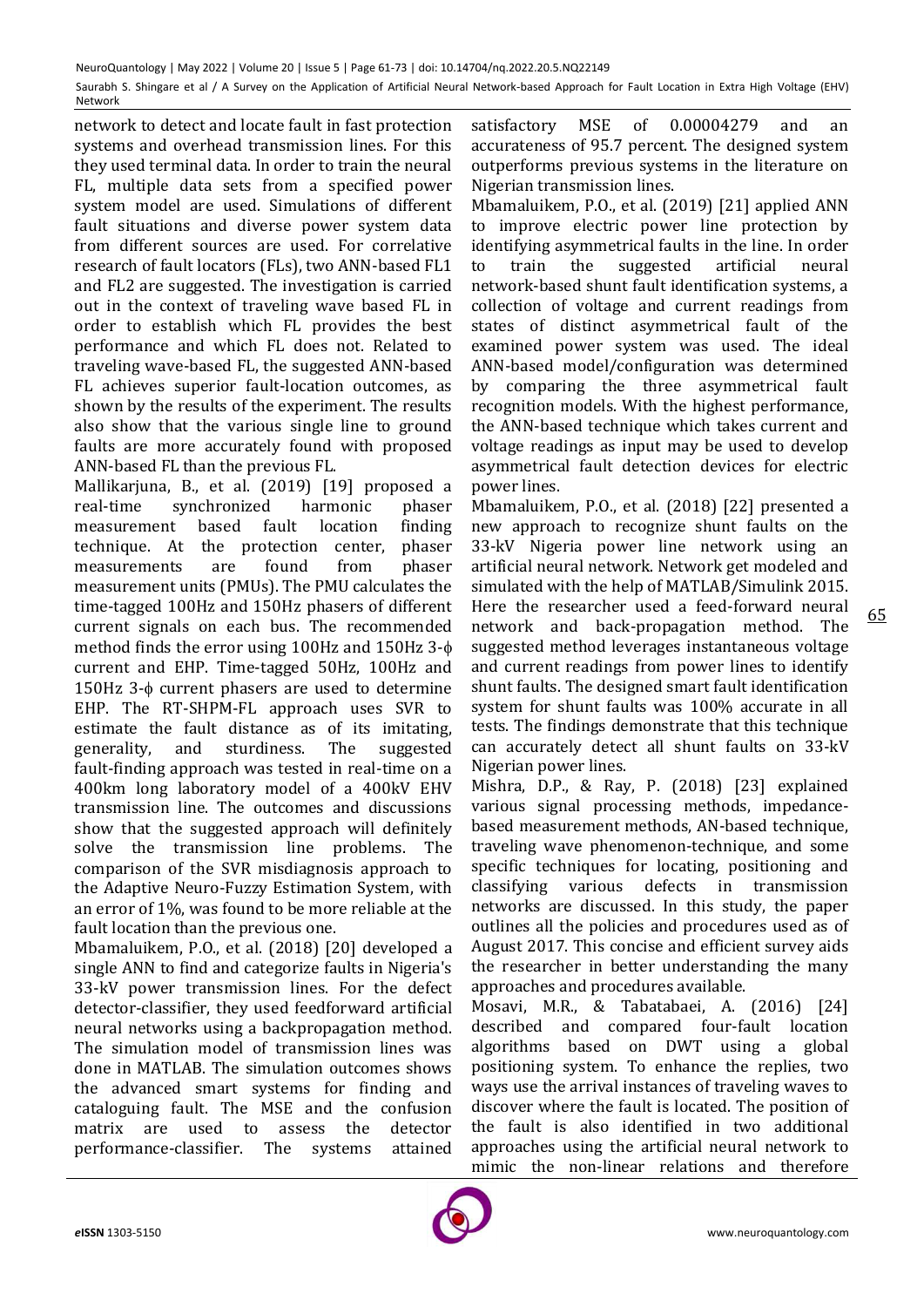improve the responses. The ATP–EMTP is used to produce all of the conceivable fault types, and the findings obtained utilizing the four approaches are described. Extensive simulation experiments have shown that by using a small-size database for training, the suggested networks may reduce the error percentages of two wavelet-based techniques from 0.350 to 0.220 and 0.210 to less than 0.150 percent, respectively, compared to the original approaches.

Mukherjee, A., et al. (2021) [25] proposed a probabilistic neural network (PNN)-based fault classification methodology. A three-phase fault intensity index is extracted from differencing-based modulated fault signals and then examined for direct fault classification using a decision tree like analysis. The analyzer's resilience has been improved by simulating faults in a realistic setting with a range of fault sites, resistance of fault, and intrinsic power line noise. This study achieves 99.33 percent classifier accuracy while employing just 1/6th of post-fault data, is low related to comparable recent research. The suggested classifier may also recognize ground faults deprived of analyzing the neutral current. To train the model, they only utilize 35.7% of the total fault sites, which is above average. The analyzer uses a single PNN model as a classifier, reducing computational complexity.

Onaolapo, A.K., & Akindeji, K.T. (2019) [26] presented a model for predicting electricity outages caused by weather events. They employed the back-propagation method, which is linked to ANNs (ANNs). The performance of the ANN model is compared to various traditional models using real-world data from Pietermaritzburg, South Africa. These are the ES and MLR models. Compared to MLR and ES, the ANN model's outcomes are good. The findings show that artificial neural networks are resilient and can forecast power interruptions due to weather-related issues. Peter, O., et al. (2018) [27] explained that the University of Lagos is exploring the use of ANN technology to detect and categorize several faults in an 11 kV distribution network. ANN is used because it is fast, efficient and requires very little human interaction. Case study data are divided into three categories: training, testing and certification. Programming language Python is used in this method for mathematical formulations. The study's findings for voltage and current under various fault situations are graphed and analyzed. Due to the restricted datasets employed, the model produced

good results in fault detection and cataloguing in a distribution network. This study's findings may assist system operators to identify and classify issues, allowing them to make more informed choices on power system design and dependability. Prasad, A., & Edward, J.B. (2017) [28] presented a survey on the location of faults in overhead transmission lines using ANN. The daily energy demand increasing in proportionate to population growth, and they need to create more power to keep up. It is a difficult responsibility for power engineers to offer customers high-quality electricity that meets their needs. The majority of failures in an electrical power system occur on overhead transmission lines. Locating a defect is a critical step in fault analysis. As a result of the unanticipated changes in electrical power systems, it is required to upgrade older protective relaying systems. Their review demonstrates the relevance of ANN for fault identification, owing to their many benefits over existing soft computing approaches, including support vector machine, wavelet, fuzzy logic and other traditional methods.

Radhi, A.T., et al. (2021) [29] introduced a fast and accurate misalignment, classification and directional algorithm using one-dimensional convolutional neural networks (1DCNN) of transmission lines, which can be used as a learning algorithm to sidestep feature removal difficulties and misclassification. As a result, a discrete feature extraction approach is no longer required, bring about more operative defensive system. The suggested algorithm uses the 3-phase currents and voltages of one end at the relay point in the network. The proposed 1DCNN technique uses MATLAB Simulink to simulate a 132kV power transmission line. The suggested algorithm's testing accuracy is compared with other methods. The test outcomes show that the newly suggested identification system is faster and more efficient to detect and specify discriminatory errors in transmission lines with greater accurateness compared to other existing methods.

Raval, P.D., & Pandya, A.S. (2016) [30] introduced the proposed novel approach to protect the EHV multi-bus transmission system used by the capacitor series bank. The wide variety of operating conditions and error conditions in the transmission chain compliant transmission line makes it difficult to identify and classify problems using the standard transmission method. To differentiate the defect, a multi-resolution wavelet variation is used to classify CT signals into lower and upper

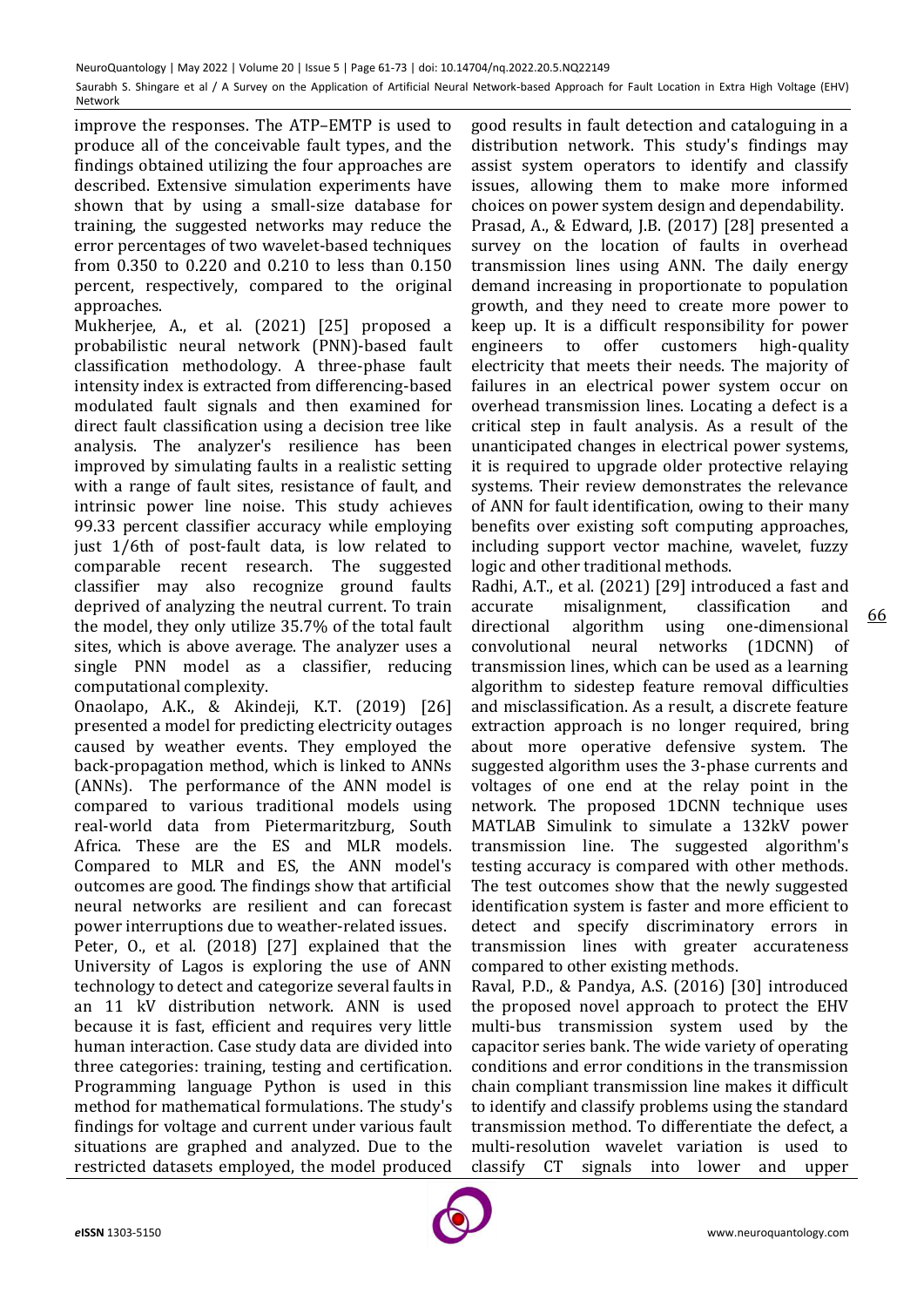extremities. The PNN-based technique with a unique feature extraction methodology has been proved to classify transmission line problems. Extensive simulation experiments show that the classification of fault pattern technique given here is effective and resilient under a broad range of transmission line operating situations.

Raval, P.D., & Pandya, A.S. (2017) [31] presents a novel idea of protection of the multi-terminal Extra High Voltage network with multiple series compensation. They suggested employing statistical learning to enhance classification of fault using ANNs. Single-end current measurements from three phases of the line are used to identify and categorize problems. They used an MRA wavelet transform to fragment the data and extract statistical characteristics. Varying neural network parameters of ANN structures series are used to select the optimum ANN topology for classifier. This adjusts system parameters in the test system and produces fault patterns based on fault situations. To increase classification accuracy, ANOVA F-test statistics are used to pick relevant characteristics. The fault pattern characteristics are supplied to the Hybrid Wavelet-ANN structure. After training it is tested on the remainder of the patterns and verified. To categorize the fault patterns, a "Support Vector Machine Classifier" is utilized. The data set is cross-validated 5 times to ensure SVM correctness. SVM is proven to be less accurate and reliable in finding and classifying fault patterns than the suggested hybrid pattern recognition algorithm.

Raval, P.D., & Pandya, A.S. (2020) [32] introduced a new way of distinguishing faults in EHV power lines with compensation for the series. The strategy uses single-ended currents from three sections of the transmission line to identify and classify errors. The complete model is designed to test error patterns in a dual EHV feed system with multi-chain compensation. The algorithm employs a whole post-fault cycle. In this case, a multiresolution wavelet-based decomposition is applied. Various defect classifiers employing SVM with various feature vector groups are designed. The performance of SVMs in a specific defect feature space is compared. The Ensemble technique is suggested using ANN, K-Nearest Neighbor (KNN) and SVM. Ensemble Classifiers are taught and evaluated on a variety of fault patterns. The subspace partition approach improves the performance of the Ensemble Classifier with varied

feature combinations. The suggested Ensemble Classifier is 99.5% accurate.

Saini, M., et al. (2016) [33] proposed a new technique to detect and classify faults using DWT and BPNN. This technique was based on Clarke's transformation. PSCAD / EMTDC and MATLAB are used to simulate and train the network. The high-frequency signals are decomposed using the DB4 mother wavelet. Back-propagation neural networks employ wavelet energy coefficients (WEC) and wavelet transform coefficients (WTC) to classify faults and find patterns. After that, a neural network classifies the failure situation. We show a preprocessing DWT with near-optimal performance. It compares outcomes of training DWT and BPPN with and without Clarke's transformation and finds that employing Clarke's transformation reduces "mean absolute error (MAE) and mean square error (MSE)". The results indicates that new method is more accurate and trustworthy.

67 Salam, M.A., et al. (2016) [34] studied an efficient neural network-based estimation technique to appraisal the magnetic field strength near any power substation and to assess the possible exposure to electromagnetic radiation received by the residents living near that substation. The measurements and estimations were made near high-powered equipment at four substations in Brunei Darussalam. Initially, the TM-191 gaussmeter was used for all four 66/11kV substations. The Telisai substation measured 12.5mG near the lightning arrestor, whereas the Lamunin substation measured 0.1mG near the same equipment. A neural network with one or two layers was used to estimate magnetic field strengths (ANN). The greatest coefficient of determination was obtained using a single-layer ANN estimate at 98 percent, and about 99 percent using two-layer ANN estimation. These coefficients of determination show that the artificial neural network can accurately predict magnetic field intensity.

Serry, S., & Halim, H. (2015) [35] demonstrated the usage of artificial neural networks (ANN) for extra-high voltage (EHV) series compensated network location of fault. The suggested ANN is quite precise and promising for fault location estimation. Also shown is the ANN for a compensated line with one three-phase bank. A 400-kV, 300-km transmission line was also thoroughly evaluated using MATLAB software. The

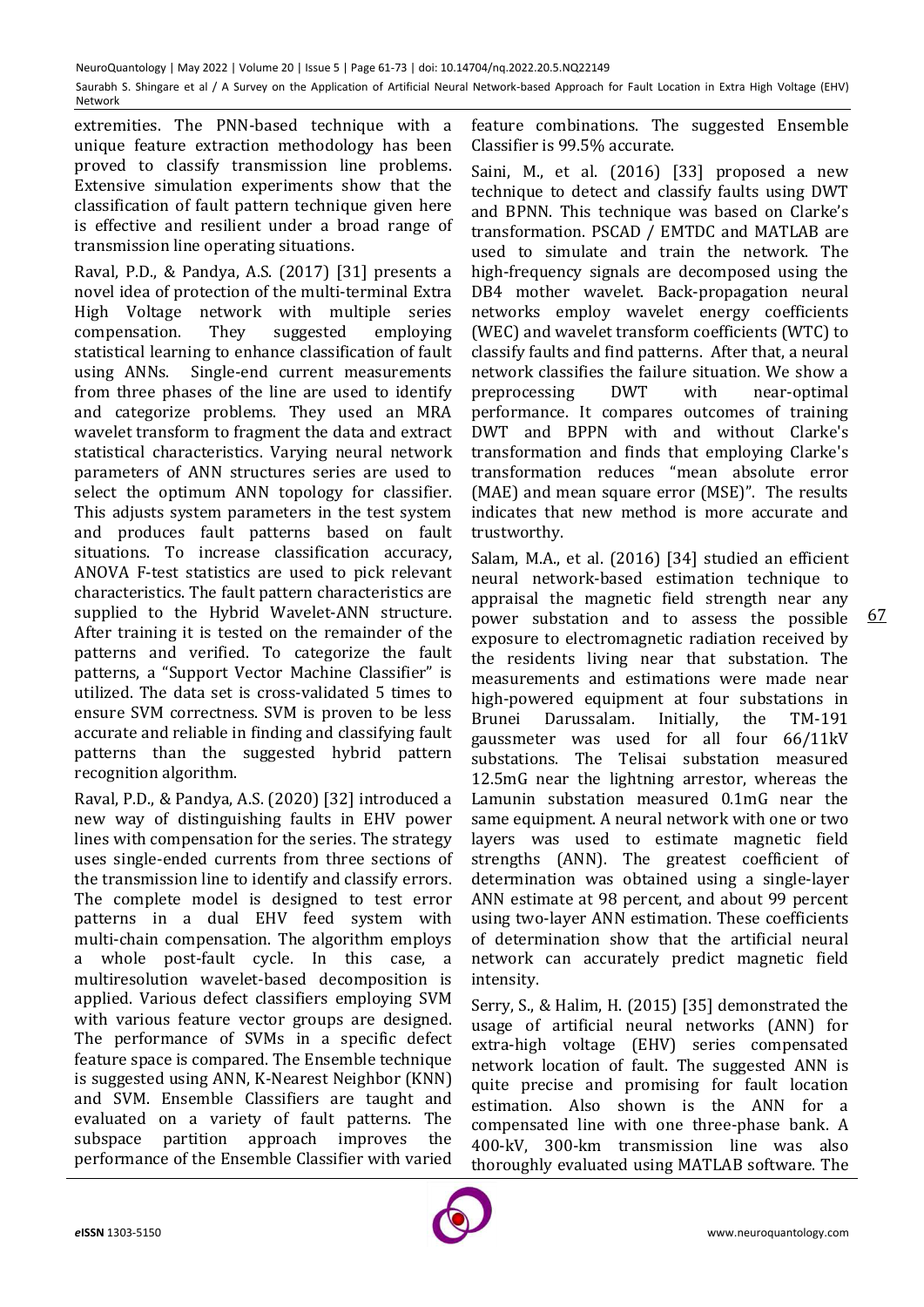findings showed the ANN-based algorithm's great accuracy and resilience. The angles of fault initiation and detection are explored. The sources' currents, voltages, capacitances, angles, and time constants are discussed. The experimental findings backed up the theoretical results precisely. Other studies complemented and clarified the current work's findings.

Singh, S., & Vishwakarma, D.N. (2016) [36] presented a unique method for finding fault location by combination of AI technique and wavelet transform. The suggested method analyzes faults by sampling defective current signals from the Simulink model. The Db5 mother wavelet decomposes the fault current signals. The norm entropy of the coefficients and standard deviation are retrieved from defective signals and input into ANN models for fault distance estimation. A comparison of Cascade-forward, Feed-forward and generalized regression neural networks' mistakes in calculating fault distance was also given (GRNN). The suggested algorithm's precision and workability were tested on a 400KV, 300km series compensated transmission line using MATLAB simulation. The findings show that the suggested method can accurately identify faults in a series compensated transmission line.

Singh, S., & Vishwakarma, D.N. (2016) [37] proposed an accurate approach for classifying and locating faults in a series compensated (SC) network employing DWT and ANN. Using a Db5 mother wavelet, the suggested technique decomposed fault current samples from simulation. The wavelet coefficients' norm entropy, minimum and maximum values, and standard deviation of detail coefficients of 1st and 5th levels are used to identify fault signatures. The acquired characteristics are then used to train and evaluate classifier and distance estimator models. An SC network with a 400 KV, 300 km capacity was used to evaluate the suggested two-stage approach's effectiveness and accuracy. The test results show that the suggested method consistently classifies and locates defects.

Swetapadma, A., & Yadav, A. (2016) [38] demonstrated a time-domain relaying scheme for complete protection of parallel transmission lines using Violet transformation and ANN. Four different ANN networks are being developed for temporary identification, incorrect section identification, incorrect classification and incorrect localization on a temporary domain, all of which

are separated from each other. Estimated Disc Violet Transformation (DVT) modules of signals from one end are used as inputs in the third level abstraction to the ANN network. This approach is evaluated with various fault characteristics such as defect location, installation angle, type and resistance of fault. The outcomes showed that the problem was correctly identified and detected within 5 milliseconds. For the lines, this design provides main protection as well as backup protection.

Swetapadma, A., & Yadav, A. (2017) [39] proposed finite-state automata or finite-state machine-based directional protection schemes for transmission lines. The phase angle of +ve sequence current is utilized to estimate fault direction using finite state automata. Finite-state automata are used to detect fault patterns and predict fault direction. The proposed FSM-based approach would output '1' for main section faults and '1' for reverse section faults. In this study, the suggested technique's performance is assessed using data simulated for fault resistance and failure kind. The method's accuracy is 100% across all 11,500 fault situations. Unlike standard directional relaying techniques, the suggested methodology does not employ voltage, allowing for close-in defect detection. A reach setting of up to 99.9% of the line length is suggested, vs 80–85% for standard relaying methods. Unlike an artificial neural network, the suggested approach requires an additional training module to appropriately identify the direction. As opposed to training-based algorithms, the suggested approach is successful since it does not need any training. The suggested approach is also tested in an existent network in India, predicting fault direction accurately.

Terojeni, G., & Koochaki, A. (2017) [40] suggested an efficient and practical algorithm based on using wavelet transformers for precise detection. classification and location of fault. The wavelet coefficients' spike directions and magnitudes are utilized to identify and classify faults. The total of the five-level MRA coefficients of the currents is supplied into an adaptive neuro-fuzzy inference system (ANFIS) to locate the fault. The suggested technique can identify internal faults at various places on HVDC transmission lines, at various inception angles, and at various fault resistances. It may also distinguish between internal and exterior defects. The results suggest that the proposed technique is straight forward and obvious in

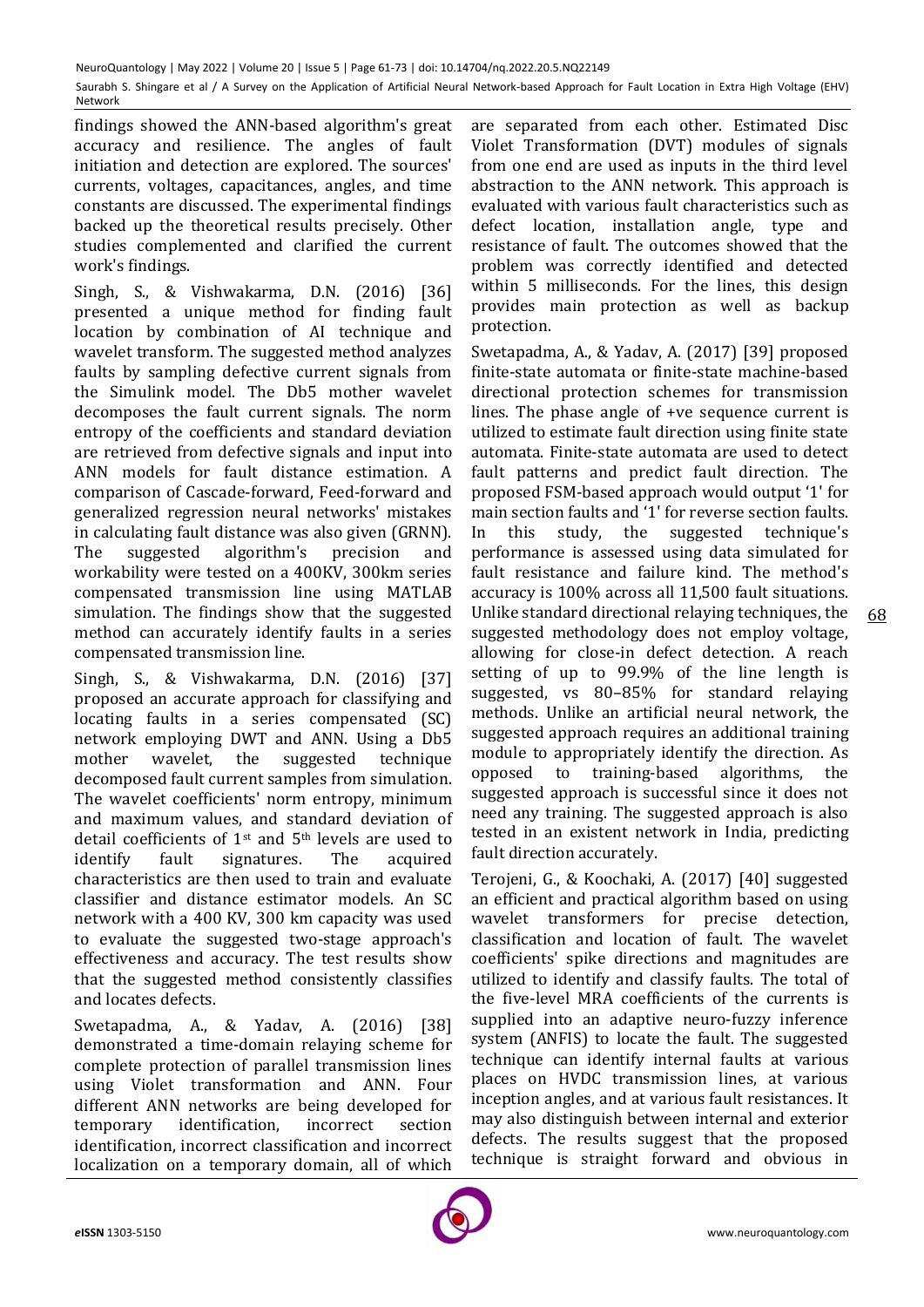recognition. The simulations are done using EMTP-RV.

Tong, Z., et al. (2018) [41] proposed ANN based method of a fault diagnosis and location on regularized radial basis function (RRBF). In detail investigation of the phase angle of the fault voltage and the current signal are done. In the suggested technique, synchronized amplitude and phase angle features are used for defect identification, and the RRBF neural network is used to accomplish this. In the IEEE 13-bus active distribution network (ADN) system, researchers are looking at fault diagnostics and the location of the distribution branch's defect. The influence of diverse input signals, fault position, and fault resistance on diagnostic accuracy and location precision is investigated in this research. The result illustrates that the localization approach based on the phase angle feature has greater accuracy than the other two methods tested. The RRBF fault diagnostic and localization approach seeks to locate and fix the issue in ADN while also laying the groundwork for the long-term stability of the ADN system.

Uzubi, U., et al. (2017) [42] presented a unique and efficient ANN based detection, classification and location of fault on the part of the Nigerian 132kV transmission line. An ANN-based relay linked at both ends of a line using a feed-forward non-linear supervised backpropagation method with Levenberg-Marguardt network topology is evaluated. They are supplied into the same line using two distinct 132kV voltage sources with multiple changes of fault initiation angle, position, and resistance. MATLAB program extracts, processes, and divides the fault currents into training and testing data. The simulation findings are confirmed using actual data from an Aba-Umuahia 132kV transmission line microprocessor-based relay. The findings show that ANN can accurately detect, categorize, and locate a defect on a transmission line.

Verma, A., & Yadav, A. (2015) [43] proposed a directional relaying scheme for fixed series capacitor compensated transmission lines using ANN. This ANN is trained on the basic voltage and current data and then trained on the results to identify a defect on the transmission line and to identify the section of the fault. To examination of the behavior of the planned technique, several factors such as type, location, inception angle and resistance of fault are modified. The suggested algorithm's accuracy and efficacy are shown by the

results of the tests. For the suggested technique, the time required for relay operation is less than half a cycle. The defect detection technique has a 99 percent accuracy rating, whereas the section identification scheme has a 100 percent accuracy rating.

Vogelsang, J. et al. (2015) [44] proposed an approach for a real-time adaption of the dead time for auto reclosing on high-voltage lines. The goal was to optimize a single-phase auto-closing cycle's dead time by computing secondary arc current from data. The optimization techniques were for real-time applications. The load currents of the parallel non-faulty cables were also measured. The dead time was measured and calculated during the fault condition. This optimized the dead-time setting for the actual fault site and loading circumstances. This method determines the minimal dead time required for effective reclosing based on the fault site and load circumstances. Tests on high-voltage field lines and analytical computations confirmed the findings.

Vyas, B.Y., et al. (2021) [45] presented a new and fast approach for the detection and classification of the fault on a transmission line. An uncompensated transmission line may be detected and classified using the suggested approach. The same algorithm can identify and categorize faults in fixed series compensation lines with same correctness without any practical adjustment. This solution eliminates the new setting required for series compensation. Vice versa may safeguard a series compensated line during maintenance or a compensator bypass. This makes the algorithm flexible. To classify faults, the suggested technique needs no data after producing the fault detection signal, allowing the use of quicker circuit-breaking devices. Only measured 3-phase current signals are used in the two-stage Wavelet Transform using Chebyshev Neural Network. The scheme's accuracy, speed, and efficacy were tested using a PSCAD/EMTP fault data production system with varying system parameters including resistance, inception angle, class of fault and load angle. The findings demonstrate that the suggested approach is both accurate and quick.

Wadi, M., & Elmasry, W. (2021) [46] proposed an anomaly-based technique for fault detection in electrical power systems. It is also necessary to use a one class SVM model as well as a Principal Component Analysis (PCA)-based model in order to complete the assignment. The models utilized are

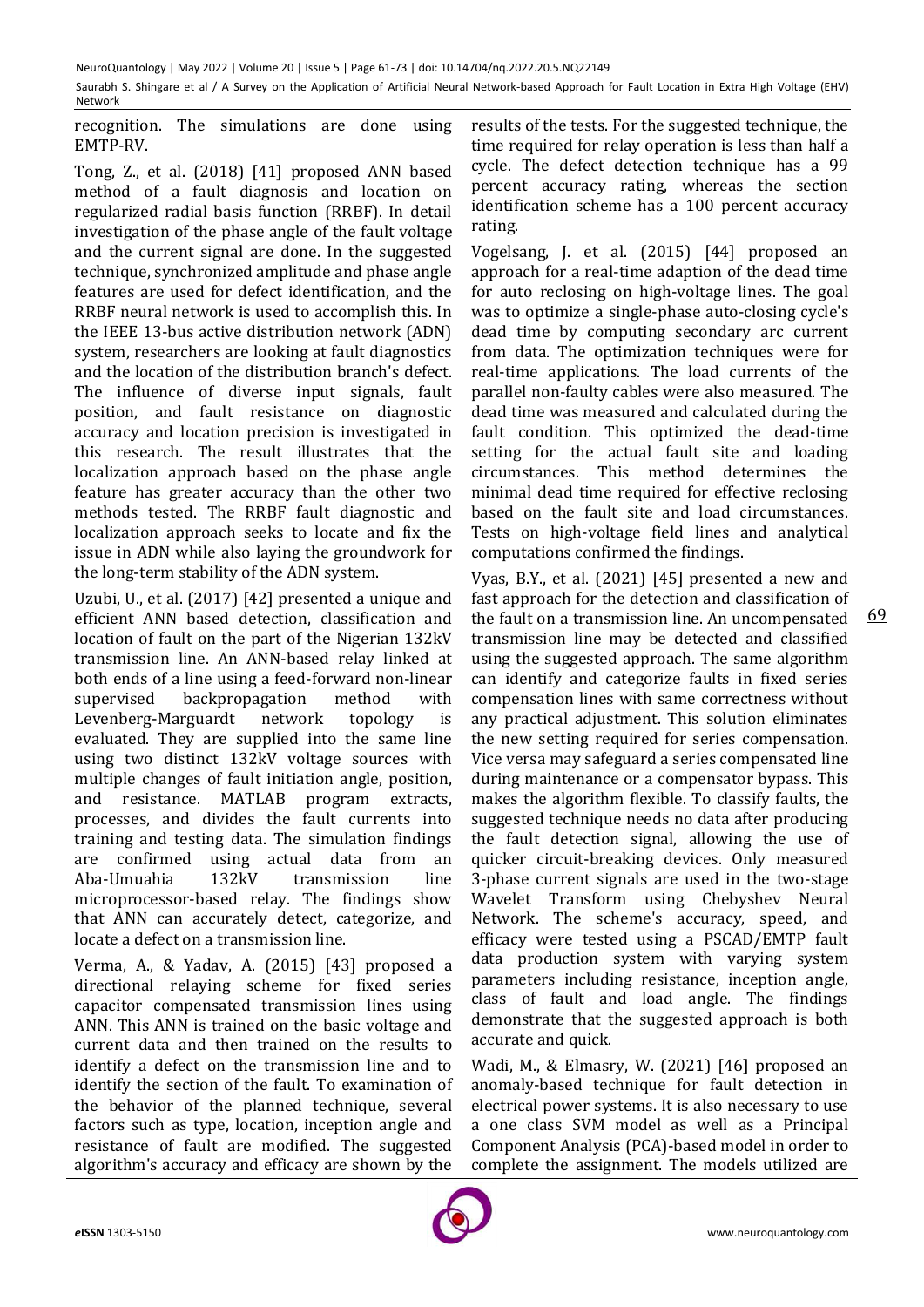trained and evaluated using the VSB power line fault detection dataset, which consists of a vast quantity of real-time waveform data made available on Kaggle. Finally, our findings are subjected to performance and Receiver Operating Characteristic (ROC) curve studies, which are used to demonstrate the usefulness of the suggested approach in solving the defect detection issue.

Yadav, A., et al. (2012) [47] presented an accurate algorithm to classify and locate fault for Teed transmission circuit based on ANN. The suggested method detects, classifies, and locates defects by measuring voltage and current signals at one end of the teed circuit. An ANN can characterize nonlinear relationships between observed data by detecting their patterns. The adaptive protection method using ANN is evaluated for resistance and inception angle of shunt faults. Once the neural network is properly trained, it offers correct results for various system characteristics and settings. The suggested adaptive protection approach is ideally suited for teed transmission circuit fault classification, distance localization, and defective section identification. The suggested neural network-based module outperforms standard fault selection techniques in performance tests.

Yang, Q., et al. (2020) [48] proposed an in-depth learning approach to directly detect faulty situations based on the detection and extraction of supervised feature for positional judgment by taking advantage of the hidden layer activations of repetitive neural networks. To analyze both frequency domain and time domain signals, enhancing deep repetitive neural networks with a gated recurrence unit is used in conjunction with a long-term short-term memory unit. The suggested technique is tested on a four-terminal high-voltage direct current system that is built on a modular multilevel converter architecture. Different defects under different conditions were simulated. The simulation outcomes confirmed a high level of accuracy, rigidity and speed as a result of the use of characteristic abstraction in the simulation process.

Yashvantrai Vyas, B., et al. (2016) [49] presented an approach to identify fault type based on pattern recognition with SVM. In order to complete the job, the technique solely makes use of half-cycle post fault data from  $3\phi$  currents. Discriminatory measures have been proposed to account for

changes in current signal characteristics during a malfunction. Throughout this work, the created technique is put through its paces on a huge collection of defect data that includes changes in both system and fault factors. These fault instances were created using PSCAD/EMTDC on a 400kV, 300km transmission model, and they are shown here. Because of its enhanced accuracy and speed, the new algorithm has shown to be more suitable for application on TCSC compensated lines.

Zhuang, T., et al. (2019) [50] demonstrated a wireless sensing network based on IoT technology for insulation condition perception. First, the wireless sensing network's fundamental foundation is created with extensibility and accessibility in mind. It then goes into depth on the technical needs of the sensor node, power management, and data transfer. Two examples of IoT-based partial discharge sensing networks implemented on switchgear cabinets and power cables are described, with information on sensor node design, energy consumption, Lora/NB-IoT network architecture, and data utilization techniques. With the distribution grid, this IoT-based insulation condition monitoring is likely to be referenced for future prospective IoT applications.

# **Proposed Methodology**

Despite the fact that the fundamental notion of relays has remained the same, digital technology has had a considerable impact on the way relays function and has provided various advantages over old electromechanical relays in terms of performance.

In this study, the primary objective is to design, develop, test, and finally implement a comprehensive method for fault identification, as shown in Fig. 1. Initial data collection and sub-division will be carried out on the full dataset, which will be separated as the training and testing data sets. The initial phase in the procedure will be the identification of faults. Once we have determined that a fault has occurred on the transmission line, the following step will be to categorize the problem into various categories depending on the phases that have been affected by the issue.

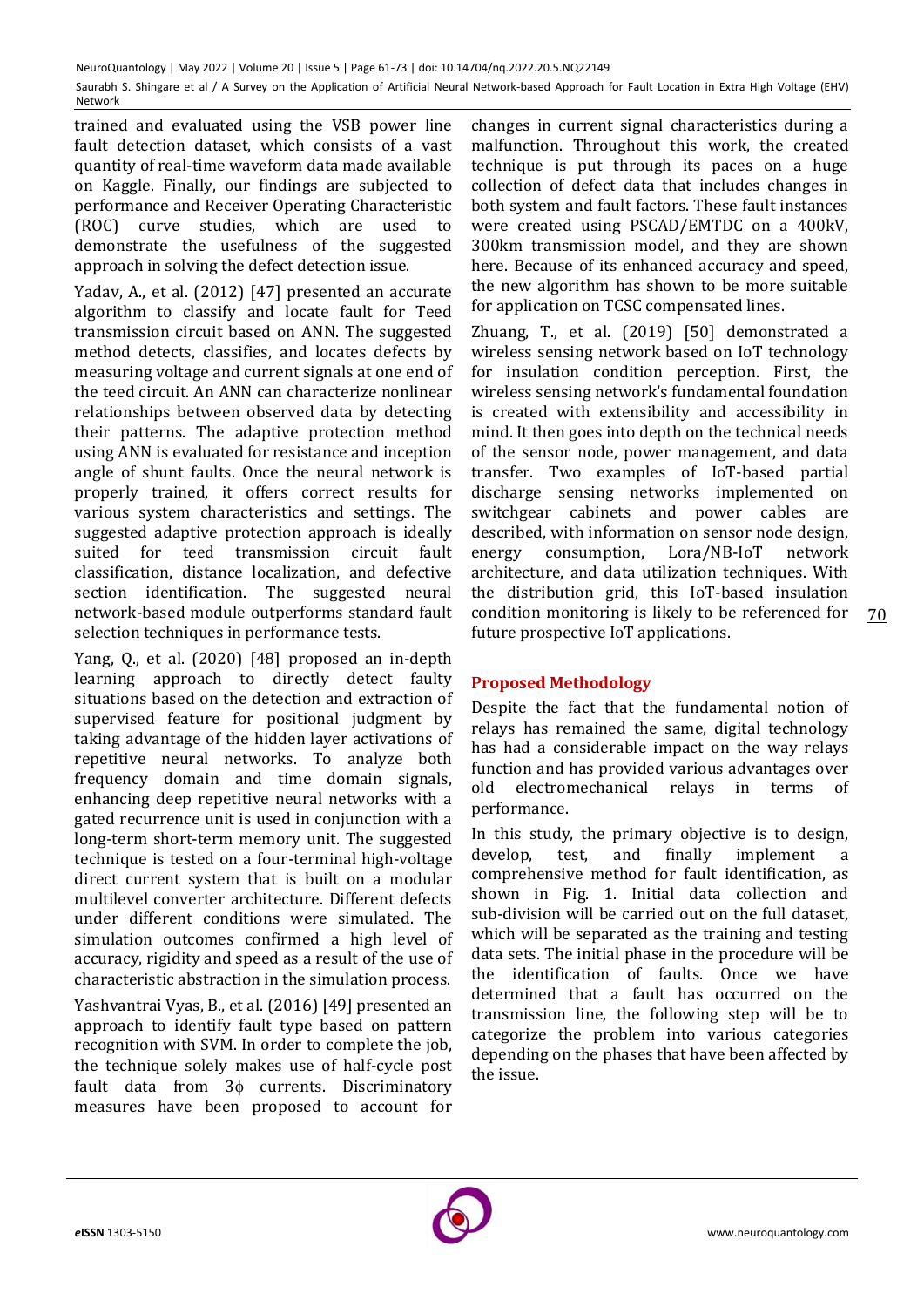NeuroQuantology | May 2022 | Volume 20 | Issue 5 | Page 61-73 | doi: 10.14704/nq.2022.20.5.NQ22149

Saurabh S. Shingare et al / A Survey on the Application of Artificial Neural Network-based Approach for Fault Location in Extra High Voltage (EHV) Network



**Fig. 1.** Complete Strategy for the Fault Diagnosis

Neuronal networks will be used in this research to investigate if they can be used as a substitute for traditional methods for detecting, classifying, and locating transmission line problems. Neuronal networks will be fed information from the techniques used to make use of phase voltages and phase currents (scaled in relation to their pre-fault values) that will be used to detect faults.

There are many different types of faults that may occur, including single line to ground faults, line to lines, double line to ground faults, and three-phase faults that should be considered in this study, and various for each of these issues, it has been

recommended that ANNs be used. All of the neural networks explored in this study are based on the back-propagation neural network design, which is described in detail below. With the help of ANN, it will be possible to design a fault location scheme for the transmission line system that will operate successfully from the point of detection of problems on the line to the point of fault placement. The simulation results produced will demonstrate that all of the suggested neural networks, taken as a whole, have attained sufficient performance.

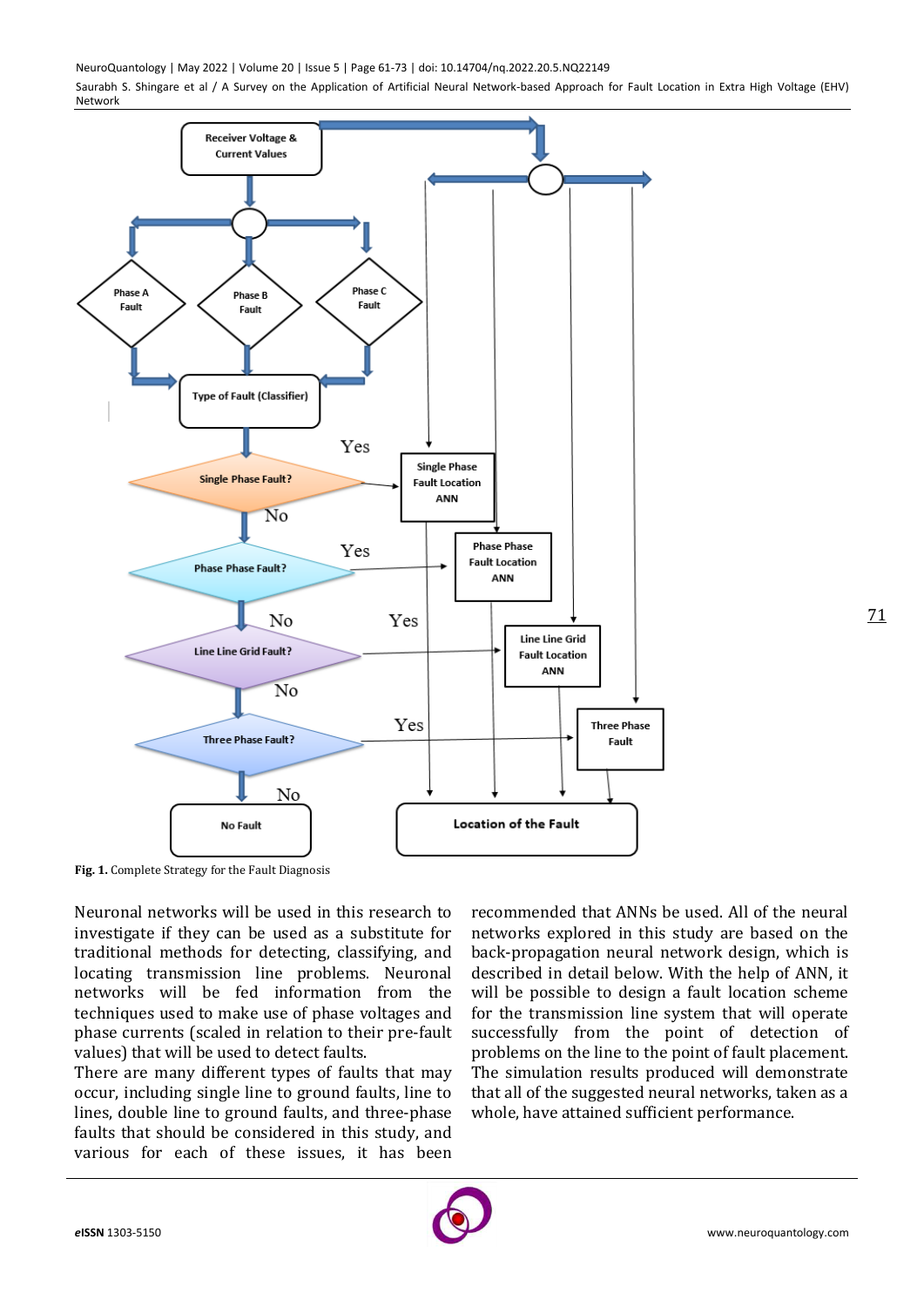## **Conclusion**

It can be concluded by referring to various research articles that we can use artificial neural networks for fault identification in extra high voltage networks. Recently, neural networks have acquired substantial relevance in defect location. Normally, neural networks are used to improve defect detection, classification, and localization. There has been a lot of study and material written on fault location using neural networks. We have fixed our own strategy to solve the fault location problem in the EHV network.

## **Acknowledgment**

The main author is very thankful to Prof. Dr. Prabodh Khampariya, Department of Electrical Engineering, Satya Sai University of Technology and Medical Sciences, Sehore, M.P for his guidance during the survey phase and also thankful to research co-guide Dr. Shashikant M. Bakre, AISSMS Institute of Information Technology, Pune for technical help during the research work.

## **References**

- Adhikari, S., Sinha, N., & Dorendrajit, T. (2016). Fuzzy logic based on-line fault detection and classification in transmission line. *SpringerPlus,* 5(1), 1-14.
- Anh, T.T. (2018). Integration of neural network and impedance based relay to improve the shortage fault localization on a transmission line.
- Aung, K., Aung, S., & OO, Z. (2017). Fault location: classification and detection of extra high voltage transmission line in myanmar by using artificial neutral network application.
- Bhupatiraju, R.K.V., Dhanikonda, V.S.S.S.S., & Pulipaka, V.R.R. (2018). Transient-and probabilistic neural network-based fault classification in EHV three-terminal lines. *Turkish Journal of Electrical Engineering & Computer Sciences,* 26(2), 974-986.
- Chang, H. ., Yang, C.C., & Lee, W.J. (2020). Fault Location Identification in Power Transmission Networks: Using Novel Nonintrusive Fault-Monitoring Systems. *IEEE Industry Applications Magazine,* 27(2), 76-89.
- Dwivedi, A., Mallikarjuna, B., Pal, D., Reddy, M.J.B., & Mohanta, D.K. (2019). A real-time synchrophasor-based zone-3 supervision of distance relays under load encroachment condition. *IEEE Systems Journal,* 13(4), 4227-4235.
- Ferreira, V.H., Zanghi, R., Fortes, M.Z., Gomes Jr, S., & da Silva, A.P.A. (2020). Probabilistic transmission line fault diagnosis using autonomous neural models. *Electric Power Systems Research,* 185, 106360.
- Gayathri, K., & Kumarappan, N. (2015). Double circuit EHV transmission lines fault location with RBF based support vector machine and reconstructed input scaled conjugate gradient based neural network. *International Journal of Computational Intelligence Systems,* 8(1), 95-105.
- George, N., Surajnath, P., Naidu, O.D., & Yalla, P. (2019, December). Machine Learning Based Setting-free Reach Element For Zone-1 Distance Protection. *In 2019 8th International Conference on Power Systems (ICPS),* 1-5.
- Ghorbani, A., Mehrjerdi, H., Heydari, H., & Ghanimati, S. (2020). A pilot protection algorithm for TCSC compensated transmission line with accurate fault location capability. *International Journal of Electrical Power & Energy Systems,* 122, 106191.
- Hessine, M.B., Jouini, H., & Chebbi, S. (2015). Neural Network Approach to Fault Location for High Speed Protective Relaying of Transmission Lines. *In Computational Intelligence Applications in Modeling and Control,* 283-314.
- Hessine, M.B., Marrouchi, S., & Chebbi, S. (2015). An accurate fault location algorithm for transmission lines with use of two-end unsynchronized measurements. *In 2015 IEEE 15th International Conference on Environment and Electrical Engineering (EEEIC),* 1345-1350.
- Jana, S., & De, A. (2017). A novel zone division approach for power system fault detection using ANN-based pattern recognition technique. *Canadian Journal of Electrical and Computer Engineering,* 40(4), 275-283.
- Jiang, J.A., Yang, Y.C., Wang, C.H., Wang, J.C., Su, L.K., Wu, L.C., & Chou, C.Y. (2018). Impact assessment of various wind speeds on dynamic thermal rating of the terrain-located EHV power grids: A case of valley in Taiwan. *IEEE Access,* 6, 48311-48323.
- Kalam, M.A., & Jamil, M. (2018). Wavelet-fuzzy-based protection scheme of EHV-AC transmission system and efficacy of discrete Fourier transform. *Journal of Electrical Systems and Information Technology,* 5(3), 371-387.

72

- Kapoor, G. (2018). A discrete wavelet transform approach to fault location on a 138 kV two terminal transmission line using current signals of both ends. *ICTACT Journal of Microelectronics,* 4(3), 625-629.
- Mahari, A., & Seyedi, H. (2015). High impedance fault protection in transmission lines using a WPT-based algorithm. *International Journal of Electrical Power & Energy Systems,* 67, 537-545.
- Maheshwari, A., Agarwal, V., & Sharma, S.K. (2019). Comparative analysis of ANN-based FL and travelling wave-based FL for location of fault on transmission lines. *Journal of The Institution of Engineers (India): Series B,* 100(3), 267-276.
- Mallikarjuna, B., Pathirikkat, G., Sinha Roy, D., & Maddikara, J.B.R. (2019). A real-time synchronized harmonic phasor measurements-based fault location method for transmission lines. *Journal of Control, Automation and Electrical Systems,* 30(6), 1082-1093.
- Mbamaluikem, P.O., Awelewa, A.A., & Samuel, I.A. (2018). An artificial neural network-based intelligent fault classification system for the 33-kV Nigeria transmission line. *International Journal of Applied Engineering Research,* 13(2), 1274-1285.
- Mbamaluikem, P.O., Bitrus, I., & Okeke, H.S. (2019). Asymmetrical Fault Recognition System on Electric Power Lines Using Artificial Neural Network. *International Journal of Engineering Trends and Technology (IJETT),* 67(11), 61-66.
- Mbamaluikem, P.O., Olabode, O.R., & Adedokun, A.G. (2018). *Artificial neural network based smart shunt fault recognition system for the 33-kv Nigeria power lines.*